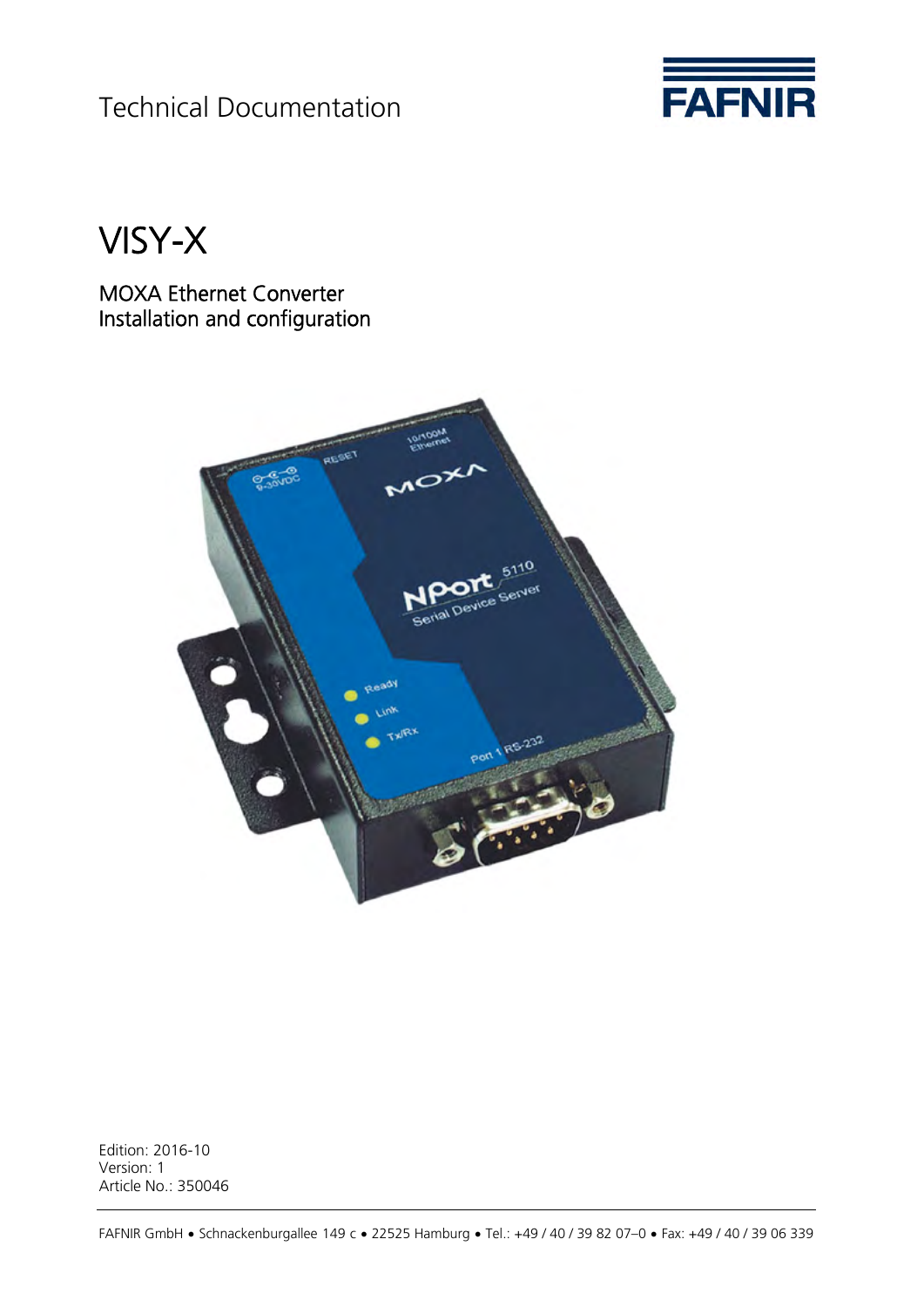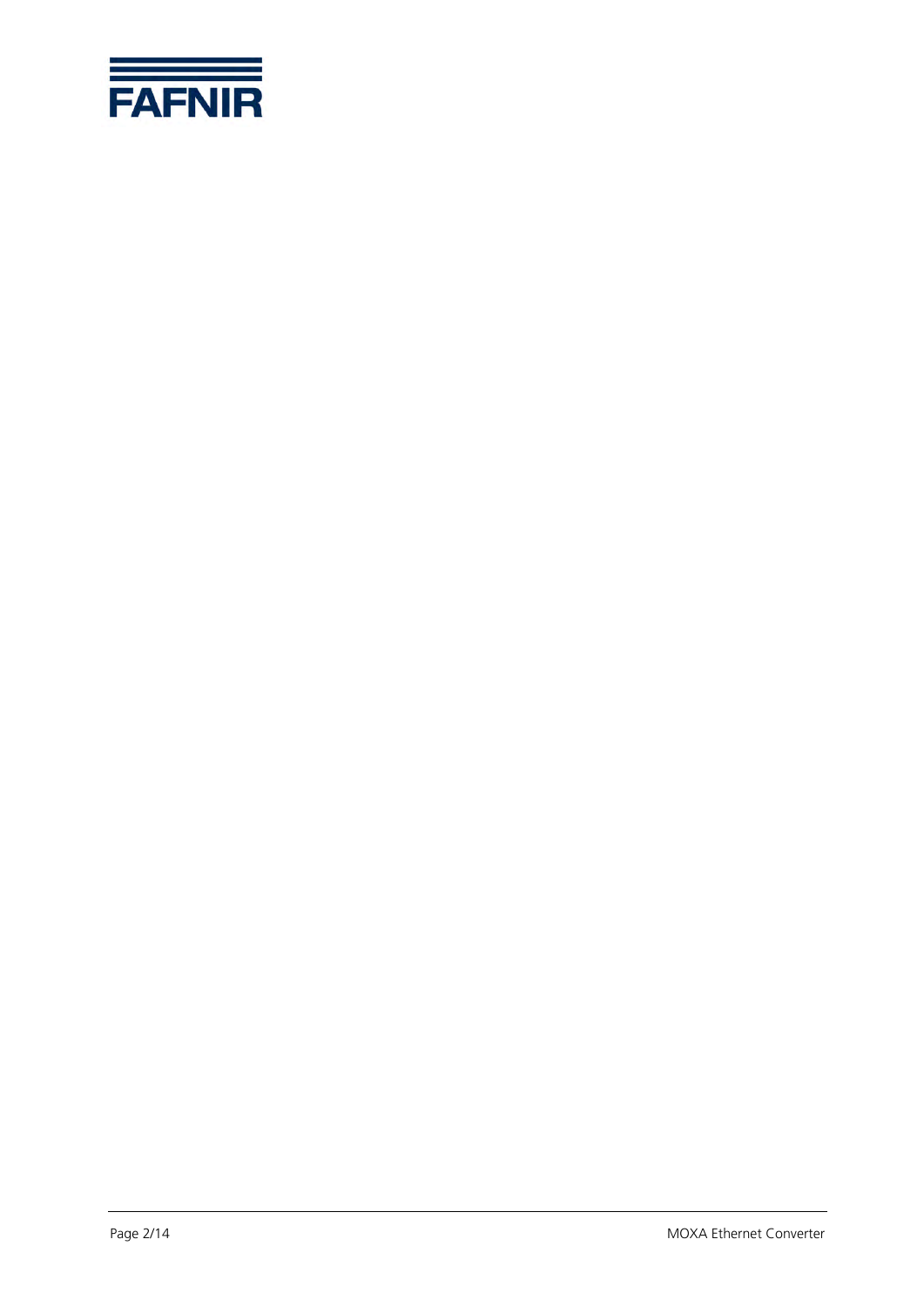

### List of Contents

© Copyright:

Reproduction and translation only with the written consent of the FAFNIR GmbH. The FAFNIR GmbH reserves the right to carry out product alterations without prior notice.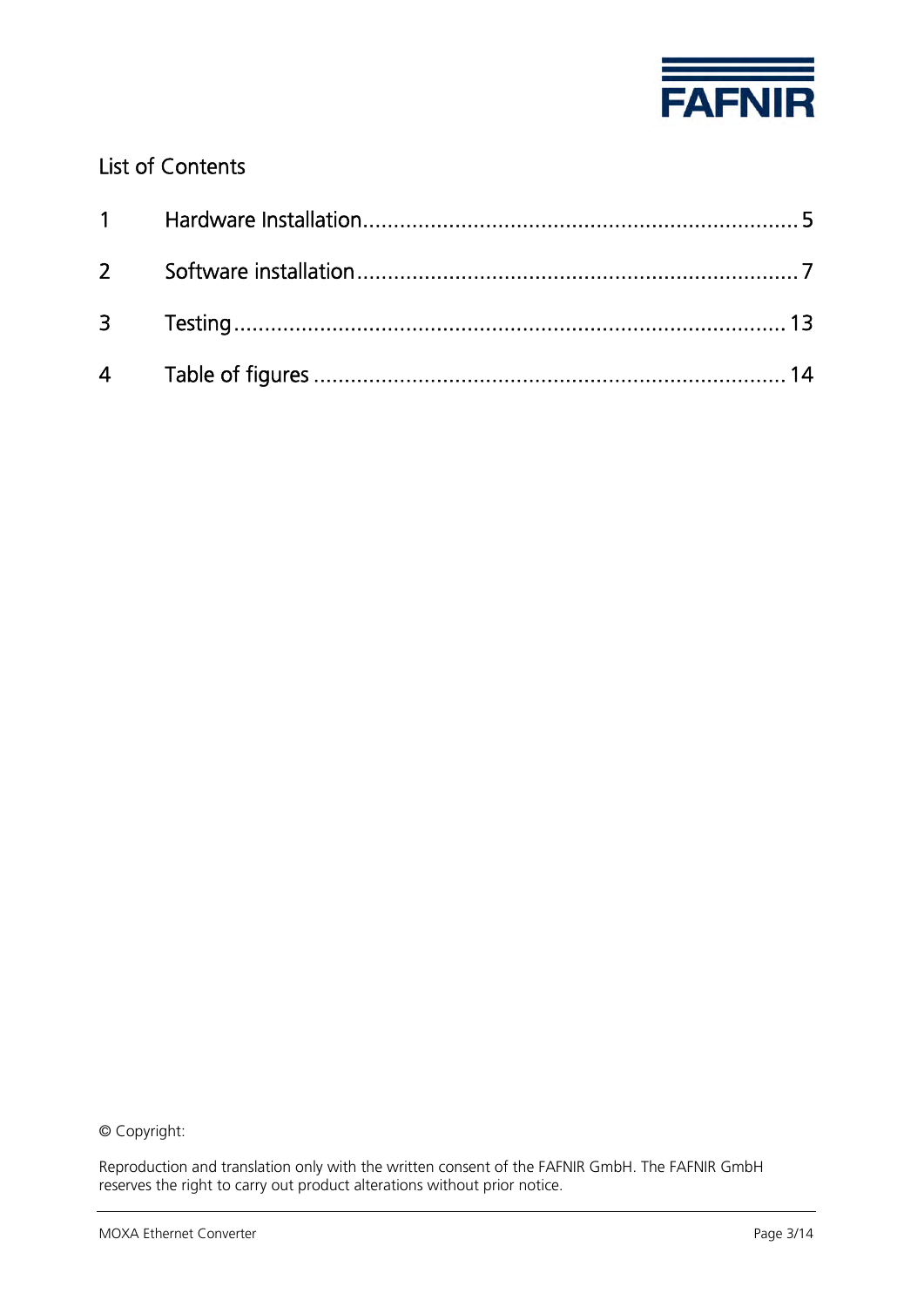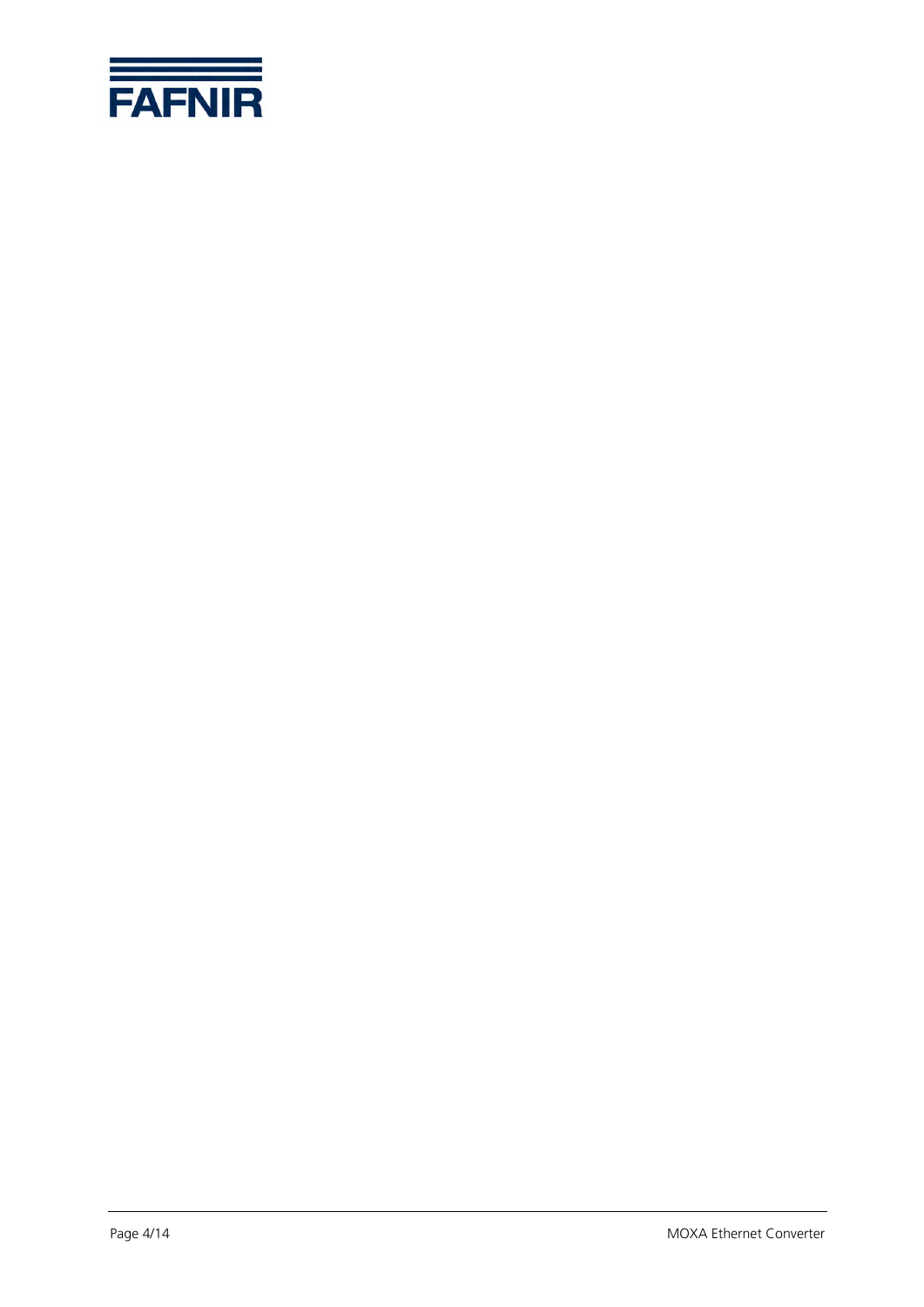

### 1 Hardware Installation

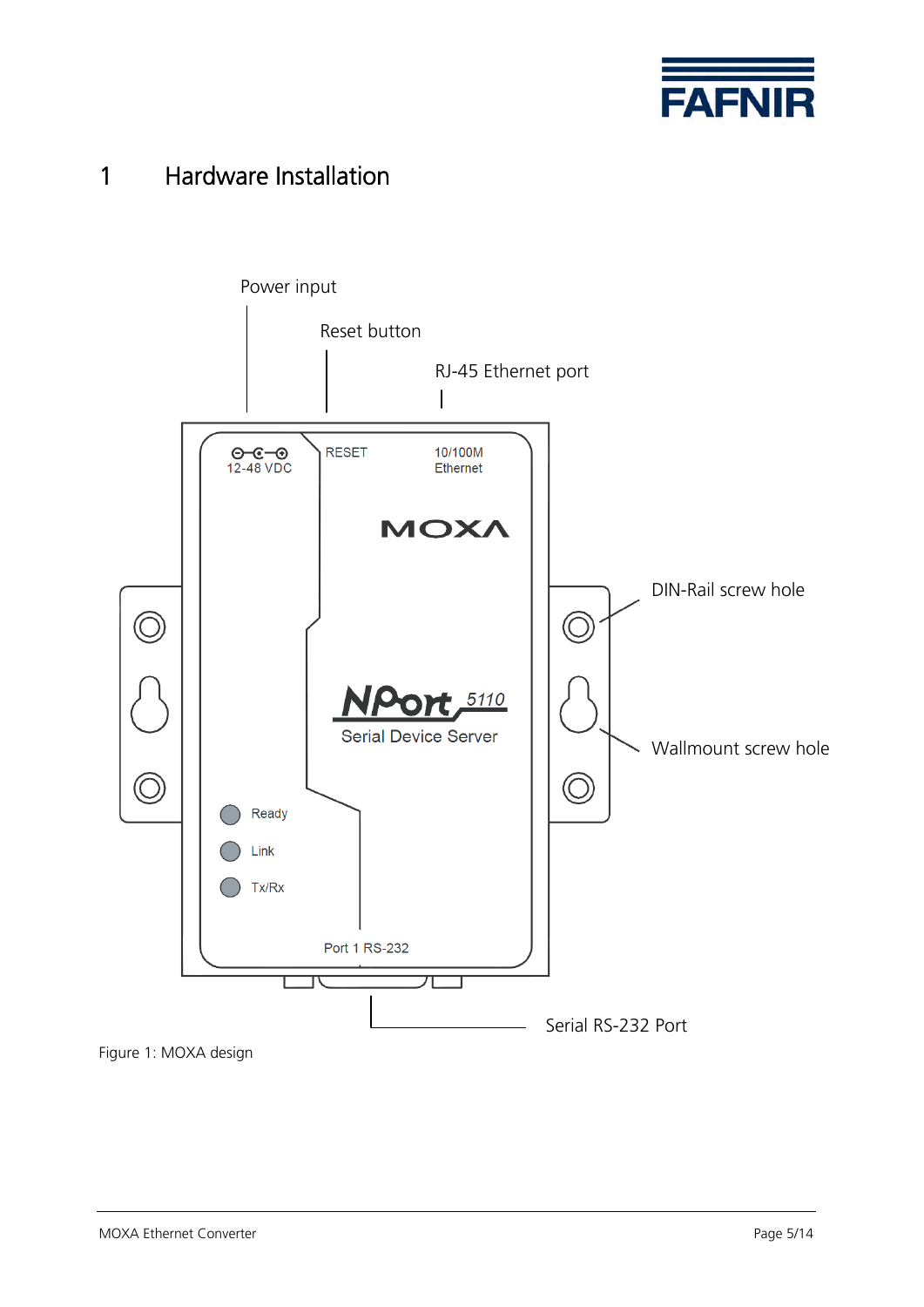

Connect the MOXA Ethernet Converter with:

- (1) Network cable
- (2) Power plug
- (3) Serial cable for connection with Service-Interface or Host-Interface of the VISY-Command



If connected to the Service-Interface: set DIP-Switch "S1: Service" on the VI-Board (see the technical documentation of VISY-Command)

 $\mathbb{Q}$ 

If connected to the Host-Interface: set the Host-Code with the VISY-Setup software (see the technical documentation of VISY-Setup)



Check the connection cables if no data can be received

(4) Connect the network cable with network port or router



A direct connection with a PC or Laptop during the configurations process is also possible. When the configuration is done it has to be connected to a network connector or a router.

(5) Ask your system administrator for an IP address and network mask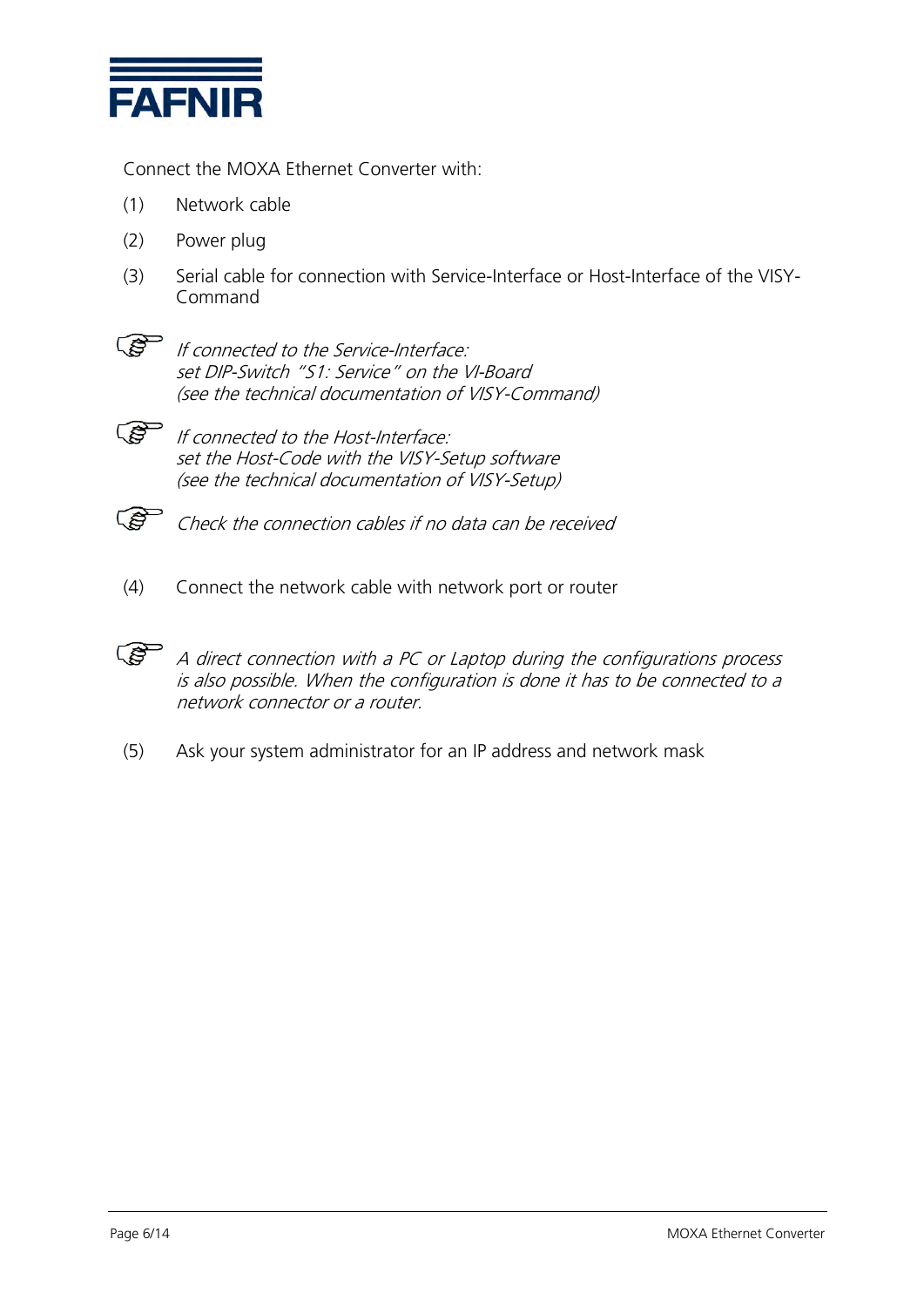

## 2 Software installation

- (1) Install and run the program "NPort Administrator" from the MOXA CD
- (2) Select "Configuration" (1)
- (3) Click on "Search" (2)

| NPort Administrator-Configuration                                              |                              |             |                    |                 |             |        |  |  |  |
|--------------------------------------------------------------------------------|------------------------------|-------------|--------------------|-----------------|-------------|--------|--|--|--|
| File Eunction Configuration View Help                                          |                              |             |                    |                 |             |        |  |  |  |
| 2<br>in.<br>Exit<br>崟<br>囹<br>旦<br>Search Search IP<br>Locate Configure<br>Web |                              |             |                    |                 |             |        |  |  |  |
| <b>Function</b><br><b>Configuration - 1 NPort(s)</b>                           |                              |             |                    |                 |             |        |  |  |  |
| <b>E</b> NPort<br>1                                                            | $\overline{L}$<br>No         | Model       | <b>MAC Address</b> | IP Address      | Server Name | Status |  |  |  |
| Configuration<br>Monitor<br>Port Monitor                                       | 1                            | NPort 5110  | 00:90:E8:1C:F6:A9  | 192.168.127.254 | NP5110_9255 |        |  |  |  |
| COM Mapping<br>W: IP Address Report                                            |                              |             |                    |                 |             |        |  |  |  |
|                                                                                |                              |             |                    |                 |             |        |  |  |  |
|                                                                                |                              |             |                    |                 |             |        |  |  |  |
|                                                                                |                              |             |                    |                 |             |        |  |  |  |
|                                                                                |                              |             |                    |                 |             |        |  |  |  |
|                                                                                | $\left\langle \right\rangle$ |             | IIII               |                 |             | $\,$   |  |  |  |
| Message Log - 1<br>Monitor Log - 0                                             |                              |             |                    |                 |             |        |  |  |  |
| Time<br>No                                                                     |                              | Description |                    |                 |             |        |  |  |  |
| 29.04.2010 11:52:35<br>Found NPort(s): 1<br>1                                  |                              |             |                    |                 |             |        |  |  |  |
|                                                                                |                              |             |                    |                 |             |        |  |  |  |
|                                                                                |                              |             |                    |                 |             |        |  |  |  |
|                                                                                |                              |             |                    |                 |             |        |  |  |  |
| Mauric DO OA DOAD ARTED-DE                                                     |                              |             |                    |                 |             |        |  |  |  |

Figure 2: NPort configuration list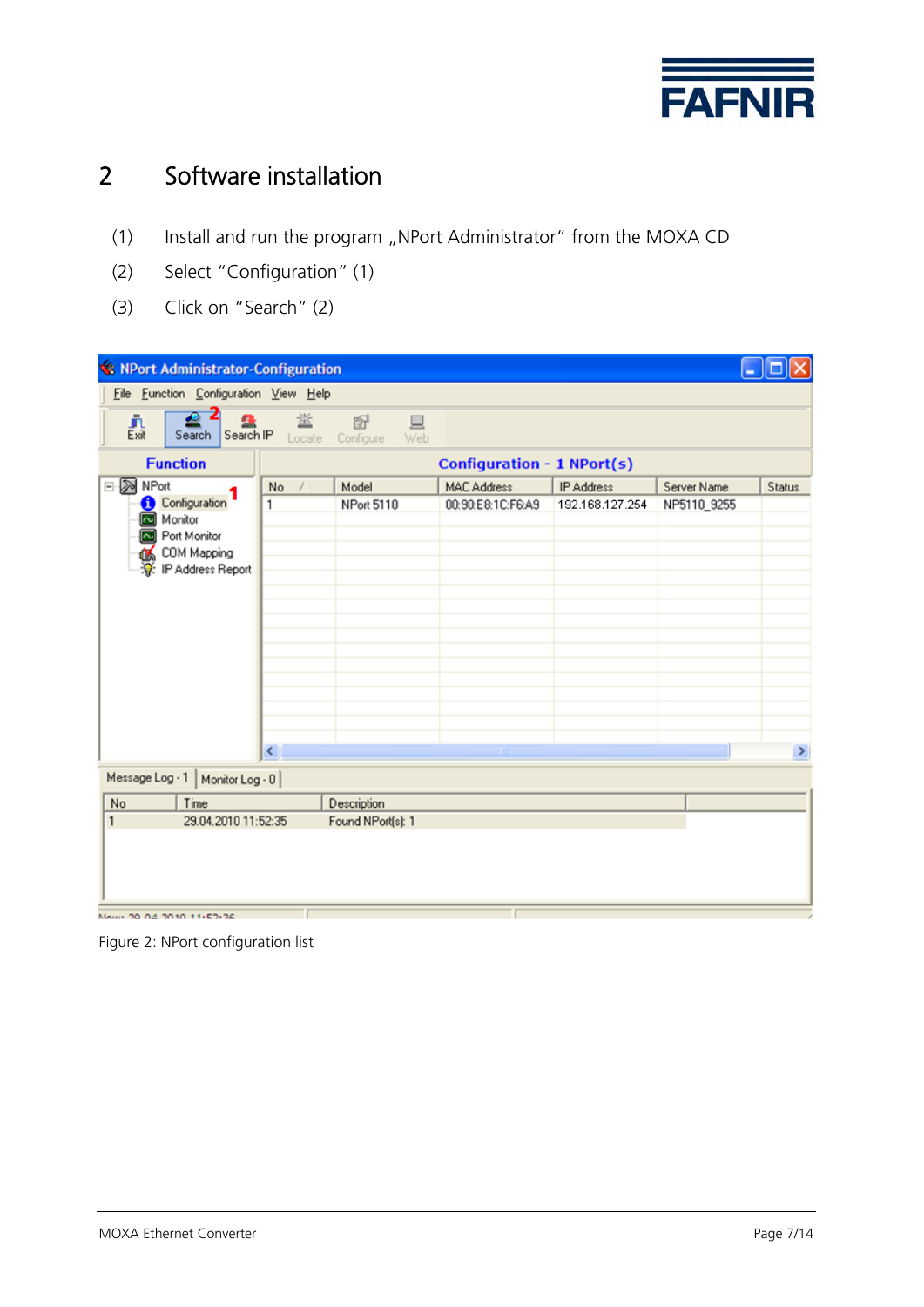

- (4) The MOXA Ethernet Converter has a pre-set IP address: 192.168.127.254
- (5) Select "NPort 5110" from list (here No. 1) and confirm with "Configure".

| File Eunction Configuration View Help<br>崟<br>矗<br>r<br>旦<br>Search IP<br>Search<br>Web<br>Locate<br>Configure<br><b>Function</b><br><b>Configuration - 1 NPort(s)</b><br>⊟ 2 <sup>3</sup> NPort<br>No<br>Model<br><b>MAC Address</b><br>IP Address<br>Server Name<br>$\sqrt{2}$<br>Status<br>Configuration<br>NPort 5110<br>00:90:E8:1C:F6:A9<br>192.168.127.254<br>NP5110_9255<br>1<br>Monitor<br>$\sim$<br>Port Monitor<br>$\overline{\phantom{a}}$<br>COM Mapping<br>Œ.<br>۰.<br>IP Address Report<br>$\left\langle \right\rangle$<br><b>TILL</b><br>≯ | NPort Administrator-Configuration  |  |  |  |  |  |  |  |  |
|------------------------------------------------------------------------------------------------------------------------------------------------------------------------------------------------------------------------------------------------------------------------------------------------------------------------------------------------------------------------------------------------------------------------------------------------------------------------------------------------------------------------------------------------------------|------------------------------------|--|--|--|--|--|--|--|--|
|                                                                                                                                                                                                                                                                                                                                                                                                                                                                                                                                                            |                                    |  |  |  |  |  |  |  |  |
|                                                                                                                                                                                                                                                                                                                                                                                                                                                                                                                                                            |                                    |  |  |  |  |  |  |  |  |
|                                                                                                                                                                                                                                                                                                                                                                                                                                                                                                                                                            |                                    |  |  |  |  |  |  |  |  |
|                                                                                                                                                                                                                                                                                                                                                                                                                                                                                                                                                            |                                    |  |  |  |  |  |  |  |  |
|                                                                                                                                                                                                                                                                                                                                                                                                                                                                                                                                                            |                                    |  |  |  |  |  |  |  |  |
|                                                                                                                                                                                                                                                                                                                                                                                                                                                                                                                                                            |                                    |  |  |  |  |  |  |  |  |
|                                                                                                                                                                                                                                                                                                                                                                                                                                                                                                                                                            | Message Log - 1<br>Monitor Log - 0 |  |  |  |  |  |  |  |  |
| No<br>Time<br>Description                                                                                                                                                                                                                                                                                                                                                                                                                                                                                                                                  |                                    |  |  |  |  |  |  |  |  |
| 29.04.2010 11:52:35<br>Found NPort(s): 1<br>1                                                                                                                                                                                                                                                                                                                                                                                                                                                                                                              |                                    |  |  |  |  |  |  |  |  |

Figure 3: NPort configuration selection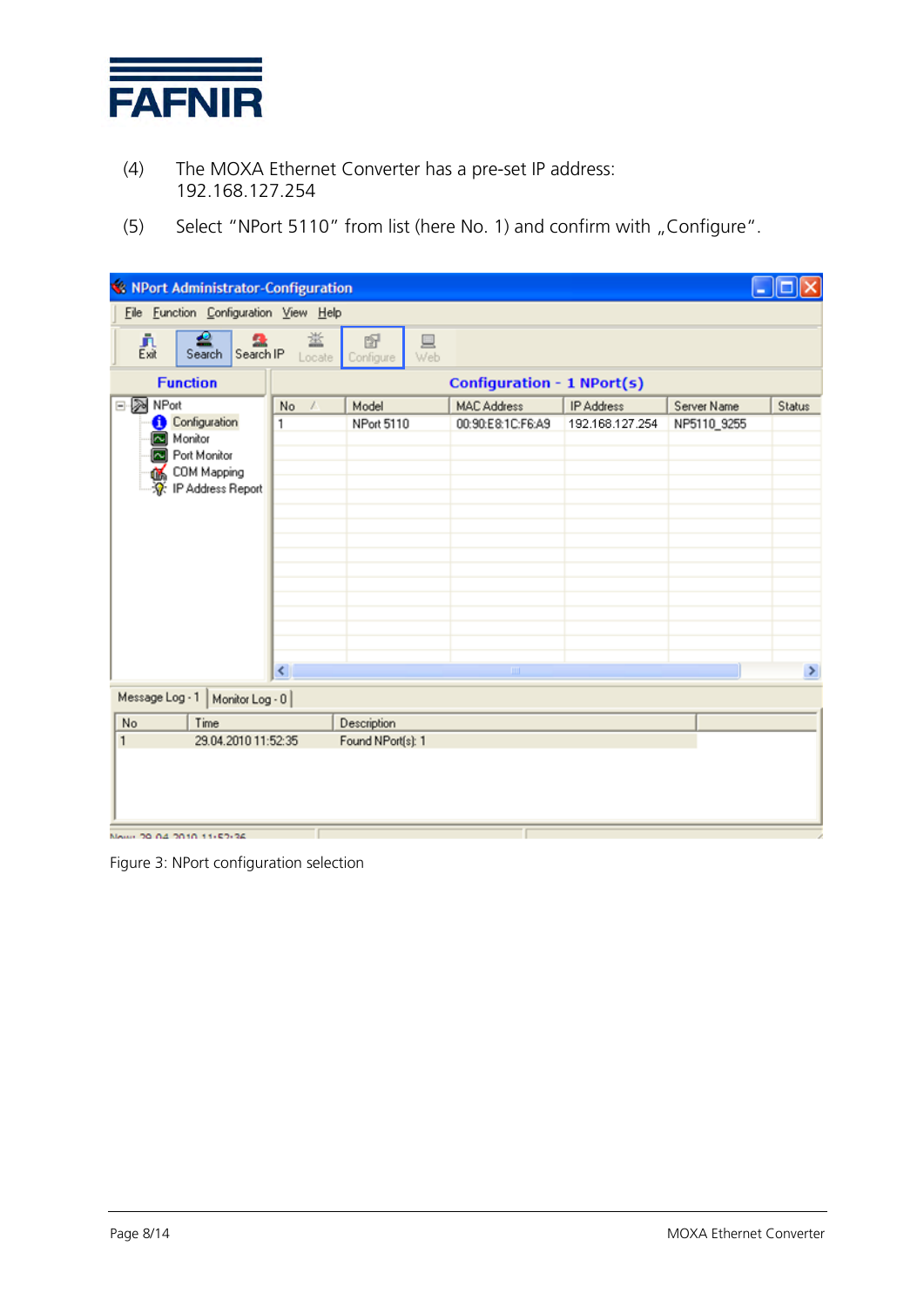

(6) Choose the tab "Network"

IP address: check "Modify" enter the IP address your system administrator supported you with

Netmask (preset: 255.255.255.0) check "Modify" enter the netmask your system administrator supported you with

Confirm the configuration with a click on "OK"

|                 | <b>W</b> : NPort Administrator-Configuration |                                                                                                                               |  |  |  |  |  |
|-----------------|----------------------------------------------|-------------------------------------------------------------------------------------------------------------------------------|--|--|--|--|--|
|                 | File Eunction Configuration View Help        |                                                                                                                               |  |  |  |  |  |
|                 | <b>Configuration</b>                         | ×                                                                                                                             |  |  |  |  |  |
| 日曜              | Information<br>Model Name<br>NPort 5110      | Accessible IPs<br>Auto Warning<br>IP Address Report<br>Password<br>Network<br>Basic<br><b>Operating Mode</b><br>Serial<br>tus |  |  |  |  |  |
|                 | <b>MAC Address</b><br>00:90:E8:1C:F6:A9      | Modify<br>192.40.60.238<br><b>IP Address</b>                                                                                  |  |  |  |  |  |
|                 | Serial Number<br>9255                        | Modify<br>255.255.255.0<br>Netmask                                                                                            |  |  |  |  |  |
|                 | <b>Firmware Version</b><br><b>Ver 2.2</b>    | Gateway<br>IP Configuration<br><b>Static</b><br>DNS Server 1                                                                  |  |  |  |  |  |
|                 | System Uptime<br>0 days, 00h:03m:52s         | DNS Server 2<br>Modify                                                                                                        |  |  |  |  |  |
|                 |                                              | <b>D</b> Enable SNMP                                                                                                          |  |  |  |  |  |
|                 |                                              | Community Name<br>≯<br>public                                                                                                 |  |  |  |  |  |
| Me <sub>s</sub> |                                              | Location<br>Contact                                                                                                           |  |  |  |  |  |
| No<br>1         |                                              |                                                                                                                               |  |  |  |  |  |
|                 |                                              |                                                                                                                               |  |  |  |  |  |
|                 |                                              | $\vee$ ok<br>X Cancel<br>Click the "Modify" check box to modify configuration                                                 |  |  |  |  |  |
|                 |                                              |                                                                                                                               |  |  |  |  |  |
|                 | Now: 29 04 2010 11:54:23                     |                                                                                                                               |  |  |  |  |  |

Figure 4: NPort configuration IP address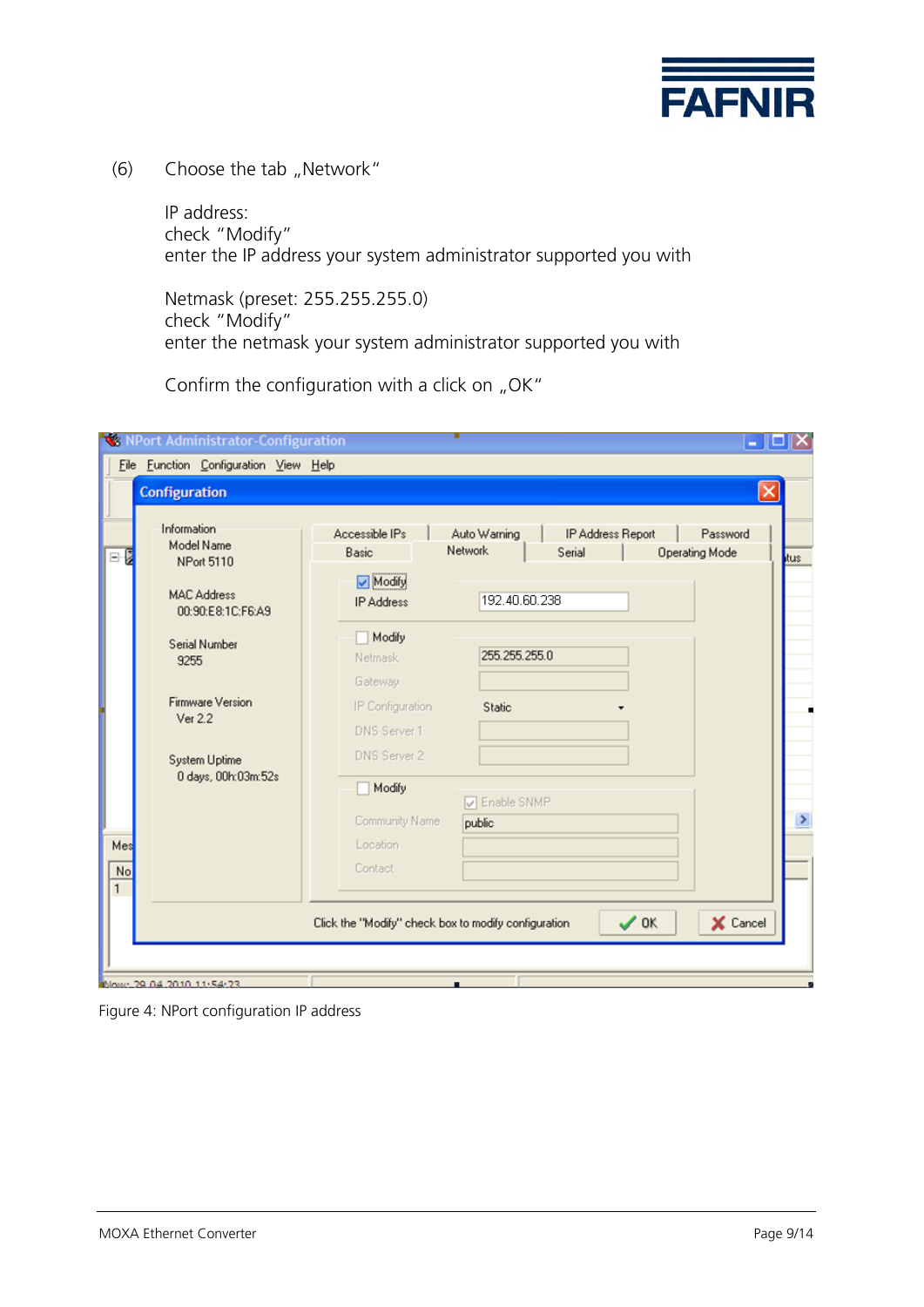

(7) Type the IP address in the Internet-Browser (PC has to be connected to the same network).



Figure 5: MOXA online connection

Then the NPort's web console opens:

| $\Box$ e $\mathbf{\mathbf{z}}$<br>NPort Web Console - Mozilla Firefox                                                            |                                                            |                                                                                       |      |  |  |  |  |  |  |
|----------------------------------------------------------------------------------------------------------------------------------|------------------------------------------------------------|---------------------------------------------------------------------------------------|------|--|--|--|--|--|--|
| Bearbeiten Ansicht Chronik Lesezeichen Extras                                                                                    | Hilfe                                                      |                                                                                       |      |  |  |  |  |  |  |
| $\bullet$ $\bullet$ $\bullet$ $\bullet$ $\bullet$ $\bullet$ $\bullet$ http://192.40.60.238/                                      |                                                            | $\frac{1}{2}$ + Google<br>→ -                                                         | P[S] |  |  |  |  |  |  |
| FAFNIR GmbH - Senso (1) Horde :: Horde Anmel & Google Übersetzer                                                                 |                                                            |                                                                                       |      |  |  |  |  |  |  |
| NPort Web Console<br>$\sigma_{\rm eff}^2$                                                                                        |                                                            |                                                                                       |      |  |  |  |  |  |  |
|                                                                                                                                  | MOXA<br>www.moxa.com                                       |                                                                                       |      |  |  |  |  |  |  |
| Main Menu<br>O Overview                                                                                                          | <b>Welcome to NPort's web console!</b>                     |                                                                                       |      |  |  |  |  |  |  |
| <b>Basic Settings</b>                                                                                                            | Model Name                                                 | NPort 5110                                                                            |      |  |  |  |  |  |  |
| <b>Network Settings</b>                                                                                                          | <b>MAC Address</b>                                         | 00:90:E8:1C:F6:A9                                                                     |      |  |  |  |  |  |  |
| <b>日色 Serial Settings</b>                                                                                                        | Serial No.                                                 | 9255                                                                                  |      |  |  |  |  |  |  |
| $\Box$ Port 1                                                                                                                    | <b>Firmware Version</b>                                    | 2.2 Build 08042219                                                                    |      |  |  |  |  |  |  |
| <b>D</b> Operating Settings                                                                                                      | System Uptime                                              | 0 days, 00h:00m:04s                                                                   |      |  |  |  |  |  |  |
| $\Box$ Port 1<br>Accessible IP Settings                                                                                          | NPort's web console provide the following function groups. |                                                                                       |      |  |  |  |  |  |  |
| Auto Warning Settings                                                                                                            | <b>Basic Settings</b>                                      |                                                                                       |      |  |  |  |  |  |  |
| <b>ED</b> Monitor                                                                                                                |                                                            | Server name, real time clock, time server IP address, and Web console, Telnet console |      |  |  |  |  |  |  |
| Change Password                                                                                                                  | Enable, Disable function.                                  |                                                                                       |      |  |  |  |  |  |  |
| <b>Load Factory Default</b>                                                                                                      |                                                            |                                                                                       |      |  |  |  |  |  |  |
| <b>Network Settings</b><br>Save/Restart<br>IP address, netmask, default gateway, static IP or dynamic IP, DNS, SNMP, IP location |                                                            |                                                                                       |      |  |  |  |  |  |  |
| report.                                                                                                                          |                                                            |                                                                                       |      |  |  |  |  |  |  |
| <b>Serial Settings</b>                                                                                                           |                                                            |                                                                                       |      |  |  |  |  |  |  |
| Baud rate, start bits, data bits, stop bits, flow control, UART FIFO.                                                            |                                                            |                                                                                       |      |  |  |  |  |  |  |
| <b>Operating Settings</b>                                                                                                        |                                                            |                                                                                       |      |  |  |  |  |  |  |
| Operation mode, TCP alive check, inactivity, delimiters, force transmit timeout.                                                 |                                                            |                                                                                       |      |  |  |  |  |  |  |
| <b>Accessible IP Settings</b>                                                                                                    |                                                            |                                                                                       |      |  |  |  |  |  |  |
| "Accessible IP or Accessible IP group". Disable to accept all IP's connection.                                                   |                                                            |                                                                                       |      |  |  |  |  |  |  |
| D /9 8 5 0 5 1 8 6<br>Fertig                                                                                                     |                                                            |                                                                                       |      |  |  |  |  |  |  |

Figure 6: MOXA bowser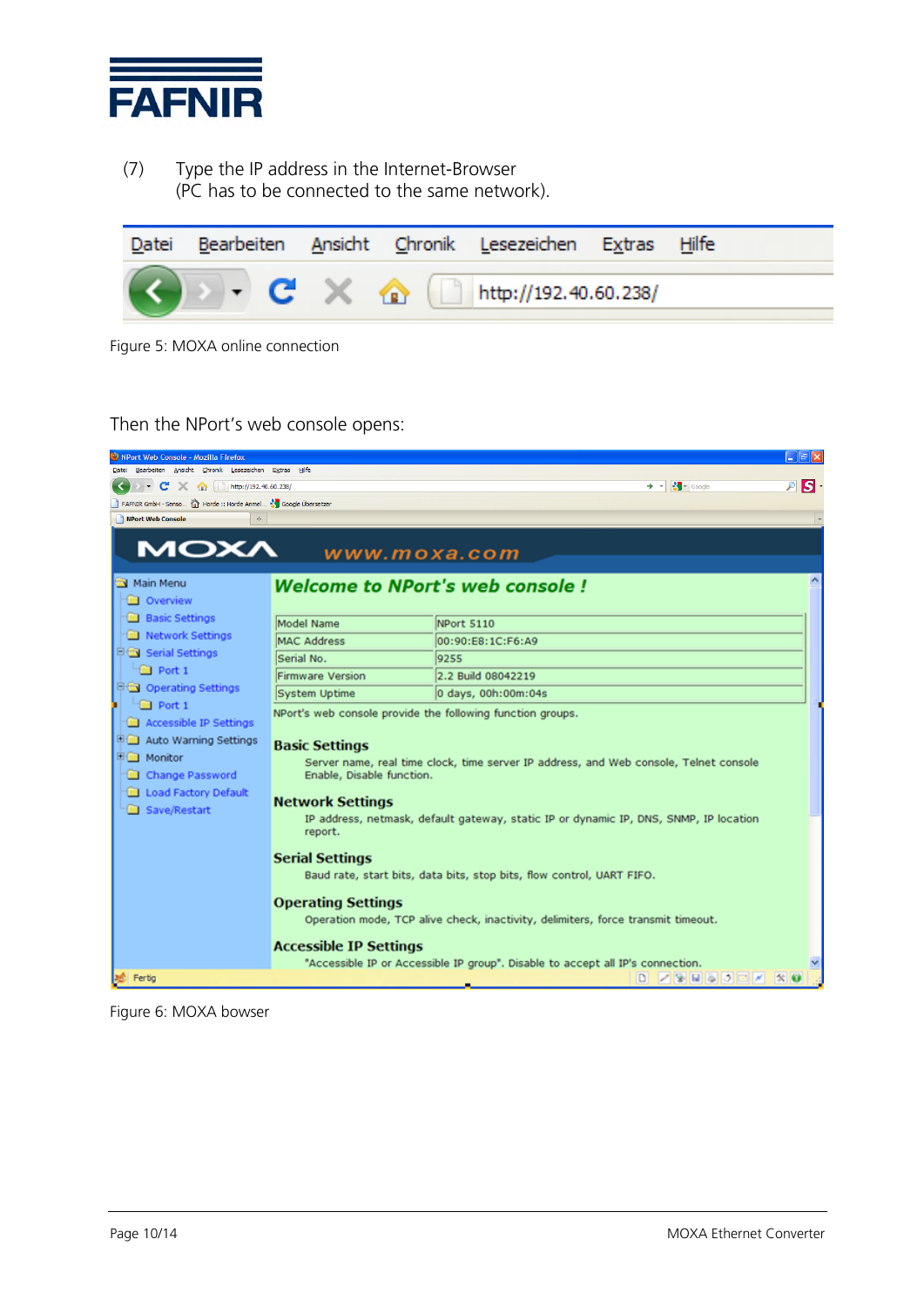

(8) Select "Serial Settings - Port 1" within the main menu and enter the following values

| Baud Rate:    | 9600 |
|---------------|------|
| Data bits:    | 8    |
| Stop bits:    | 1    |
| Parity:       | None |
| Flow control: | None |

Confirm the configuration with a click on "Submit"



Figure 7: Configuration of the serial connection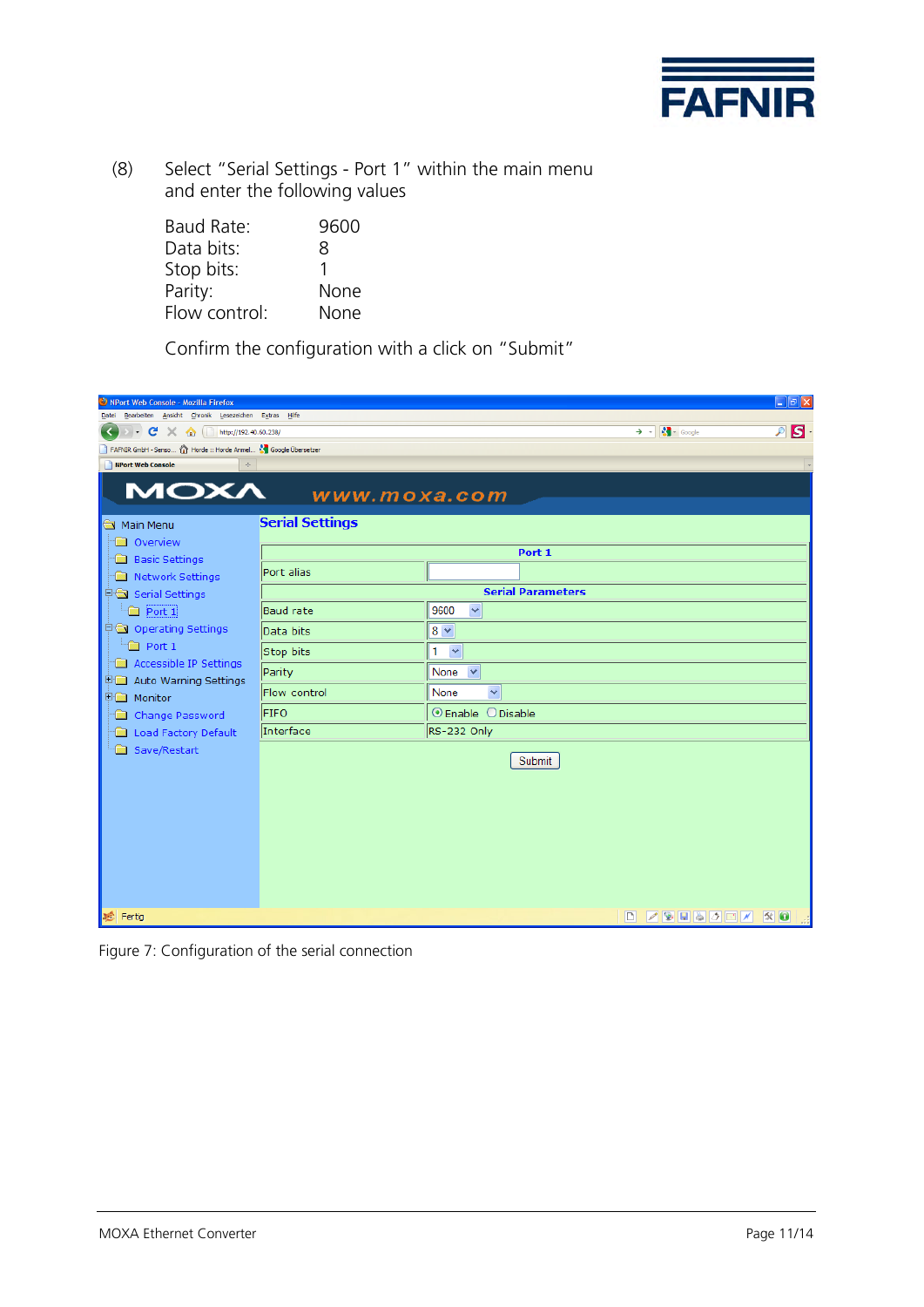

(9) Select "Operating Settings - Port 1" within the main menu and enter the following values: Operation Mode: TCP Server Mode

#### Л The "Local TCP Port" is equal to the port number of VISY-Setup!

Confirm the configuration with a click on "Submit"

| NPort Web Console - Mozilla Firefox                                                                          |                                                                                                                                            | $\Box$ $\Box$ $\times$                                         |  |  |  |  |  |
|--------------------------------------------------------------------------------------------------------------|--------------------------------------------------------------------------------------------------------------------------------------------|----------------------------------------------------------------|--|--|--|--|--|
| $\triangleright$ $\bullet$ $\bullet$ $\bullet$ $\bullet$ $\bullet$ $\bullet$ $\bullet$ http://192.40.60.238/ | Bearbeiten Ansicht Chronik Lesezeichen Extras Hilfe<br>Datei<br>$\mathbf{S}$<br>$\mathcal{P}$<br>$\frac{1}{2}$ T Google<br>$\rightarrow$ + |                                                                |  |  |  |  |  |
| FAFNIR GmbH - Senso (1) Horde :: Horde Anmel & Google Übersetzer                                             |                                                                                                                                            |                                                                |  |  |  |  |  |
| NPort Web Console<br>÷                                                                                       |                                                                                                                                            |                                                                |  |  |  |  |  |
| <b>MOXA</b><br>www.moxa.com                                                                                  |                                                                                                                                            |                                                                |  |  |  |  |  |
| Main Menu                                                                                                    | <b>Operating Settings</b>                                                                                                                  | ㅅ                                                              |  |  |  |  |  |
| <b>Construction</b> Overview                                                                                 |                                                                                                                                            | Port 1                                                         |  |  |  |  |  |
| <b>Basic Settings</b><br><b>Network Settings</b>                                                             | Operation mode                                                                                                                             | <b>TCP Server Mode</b><br>v                                    |  |  |  |  |  |
| <b>D</b> Serial Settings                                                                                     | TCP alive check time                                                                                                                       | 7<br>$(0 - 99$ min)                                            |  |  |  |  |  |
| <b>B</b> Port 1                                                                                              | Inactivity time                                                                                                                            | 0<br>$(0 - 65535 \text{ ms})$                                  |  |  |  |  |  |
| Operating Settings<br>$\blacksquare$ Port 1                                                                  | 1 <sub>v</sub><br>Max connection                                                                                                           |                                                                |  |  |  |  |  |
| Accessible IP Settings                                                                                       | Ignore jammed IP<br><b>No</b><br>Yes                                                                                                       |                                                                |  |  |  |  |  |
| <b>E a</b> Auto Warning Settings                                                                             | Allow driver control                                                                                                                       | $\left( \circ \right)$<br><b>No</b><br>Yes                     |  |  |  |  |  |
| <b>Data Packing</b><br><b>甲圖 Monitor</b>                                                                     |                                                                                                                                            |                                                                |  |  |  |  |  |
| Change Password                                                                                              | Packing length                                                                                                                             | 0<br>$(0 - 1024)$                                              |  |  |  |  |  |
| Load Factory Default                                                                                         | Delimiter 1                                                                                                                                | $(Hex)$ Enable<br>0                                            |  |  |  |  |  |
| Save/Restart                                                                                                 | Delimiter <sub>2</sub>                                                                                                                     | (Hex) □ Enable<br>0                                            |  |  |  |  |  |
|                                                                                                              | Delimiter process                                                                                                                          | $\vee$ (Processed only when Packing length is 0)<br>Do Nothing |  |  |  |  |  |
|                                                                                                              | Force transmit                                                                                                                             | O<br>$(0 - 65535 \text{ ms})$                                  |  |  |  |  |  |
| <b>TCP Server Mode</b>                                                                                       |                                                                                                                                            |                                                                |  |  |  |  |  |
|                                                                                                              | Local TCP port                                                                                                                             | 4001                                                           |  |  |  |  |  |
|                                                                                                              | Command port                                                                                                                               | 966                                                            |  |  |  |  |  |
| Fertig                                                                                                       |                                                                                                                                            | Submit<br><b>D Z Y H &amp; J H X</b><br>$*o$                   |  |  |  |  |  |

Figure 8: Configuration operating mode

- (10) Select Save/Restart within the main menu
- (11) (A) Disconnect the MOXA if it is connected directly to the PC and connect it with the router.

(B) If the MOXA is directly connected to a router, the configuration has to be proceeded (e.g. port forwarding).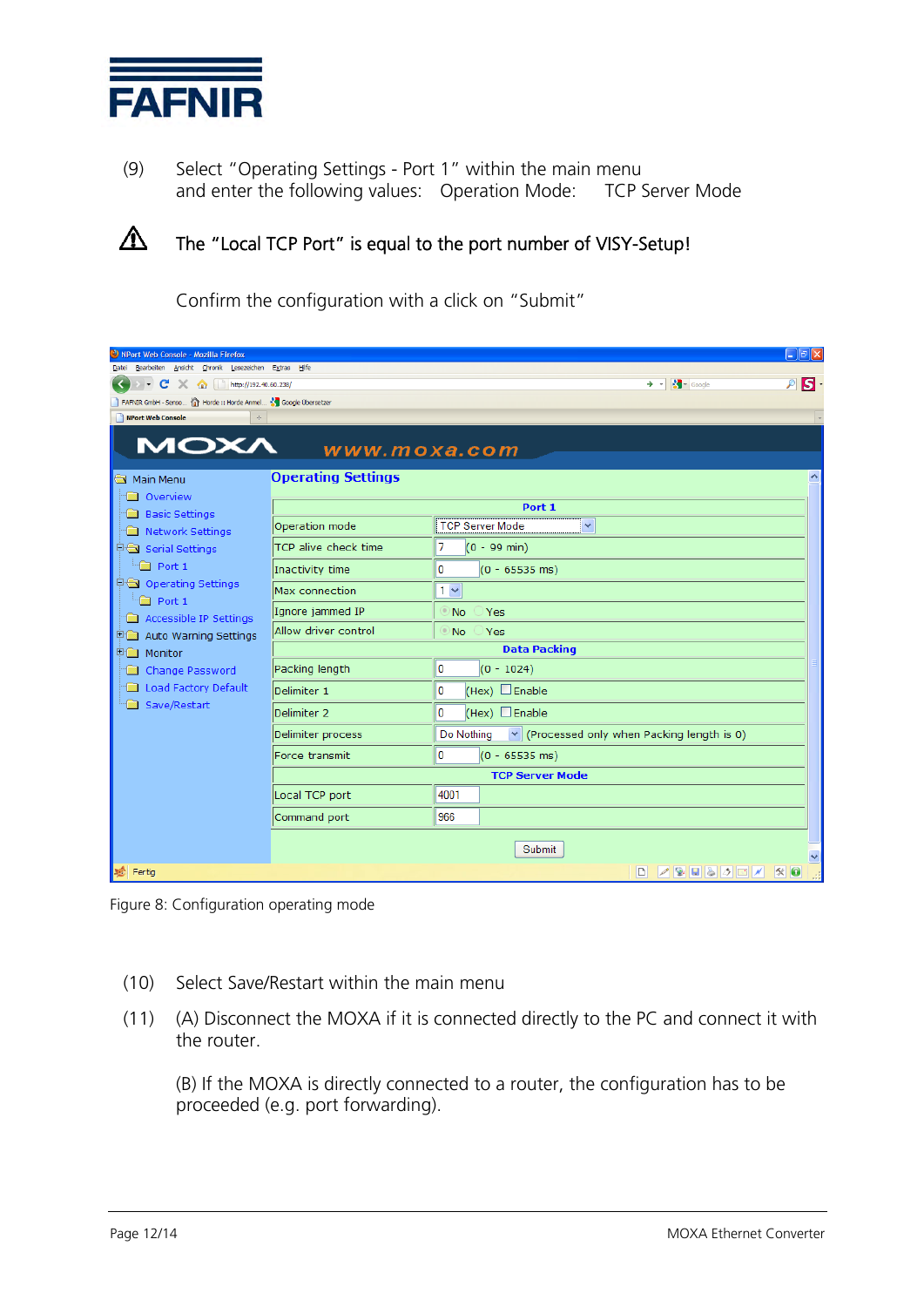

### 3 Testing

(1) VISY-Setup is a useful tool to check the connection. For that purpose the MOXA has to be connected to the Service-Interface of the VISY-Command and the DIP-Switch S1 has to be set to OFF - OFF.

Select the tab "Network Connection" and type in IP address und port number.

Connect

 $Close$ 

| WISY-Setup 4.1.1                                |                                                                                                              |                                   |               |  |
|-------------------------------------------------|--------------------------------------------------------------------------------------------------------------|-----------------------------------|---------------|--|
| <b>Network Connection:</b><br>TCP/IP converter. | Use this option when the RS-232<br>service interface of the VISY-Command<br>is connected to a network over a |                                   | <b>FAFNIR</b> |  |
| Serial Connection                               | Network Connection                                                                                           | Modem Connection   Virtual Device |               |  |
|                                                 | Hostname / IP-Address :                                                                                      | 192.40.60.238                     |               |  |
|                                                 | Port number:                                                                                                 | 4001                              |               |  |

By clicking on "Connect" the VISY-Setup program opens.

Figure 9: VISY-Setup network connection

■ Languages...

### (2) Installation complete!